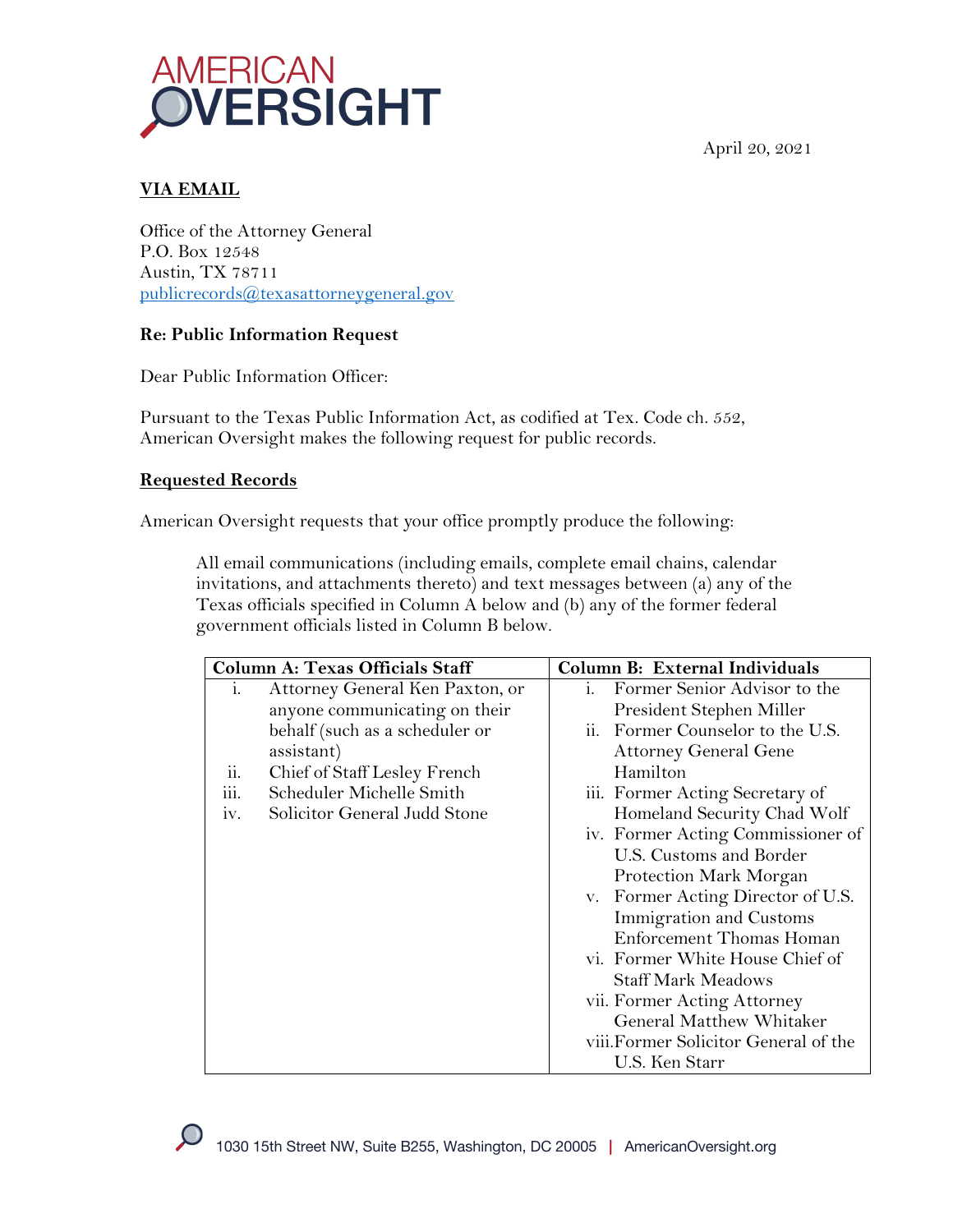| ix. Former United States Senator |
|----------------------------------|
| <b>Iim DeMint</b>                |

Please provide all responsive records from January 1, 2021, through the date of the search.

American Oversight seeks all responsive records regardless of format, medium, or physical characteristics. In conducting your search, please understand the term "record" in its broadest sense, to include any written, typed, recorded, graphic, printed, or audio material of any kind. We seek records of any kind, including electronic records, audiotapes, videotapes, and photographs, as well as letters, emails, facsimiles, telephone messages, voice mail messages and transcripts, notes, or minutes of any meetings, telephone conversations or discussions. Our request includes any attachments to these records. **No category of material should be omitted from search, collection, and production.**

In addition, American Oversight insists that your office use the most up-to-date technologies to search for responsive information and take steps to ensure that the most complete repositories of information are searched. American Oversight is available to work with you to craft appropriate search terms. **However, custodian searches are still required; governmental authorities may not have direct access to files stored in .PST files, outside of network drives, in paper format, or in personal email accounts.**

Please search all records regarding official business. **You may not exclude searches of files or emails in the personal custody of your officials, such as personal email accounts.** Emails conducting government business sent or received on the personal account of a governmental authority's officer or employee constitutes a record for purposes of the Texas Public Information Act.1

In the event some portions of the requested records are properly exempt from disclosure, please disclose any reasonably segregable non-exempt portions of the requested records. If it is your position that a document contains non-exempt segments, but that those non-exempt segments are so dispersed throughout the document as to make segregation impossible, please state what portion of the document is non-exempt, and how the material is dispersed throughout the document. If a request is denied in whole, please state specifically that it is not reasonable to segregate portions of the record for release.

Please take appropriate steps to ensure that records responsive to this request are not deleted by your office before the completion of processing for this request. If records potentially responsive to this request are likely to be located on systems where they are subject to potential deletion, including on a scheduled basis, please take steps to prevent that deletion, including, as appropriate, by instituting a litigation hold on those records.

<sup>1</sup> Tex. Code § 552.002(a-2); *see also Adkisson v. Paxton*, 459 S.W.3d 761, 773 (Tex. App. 2015).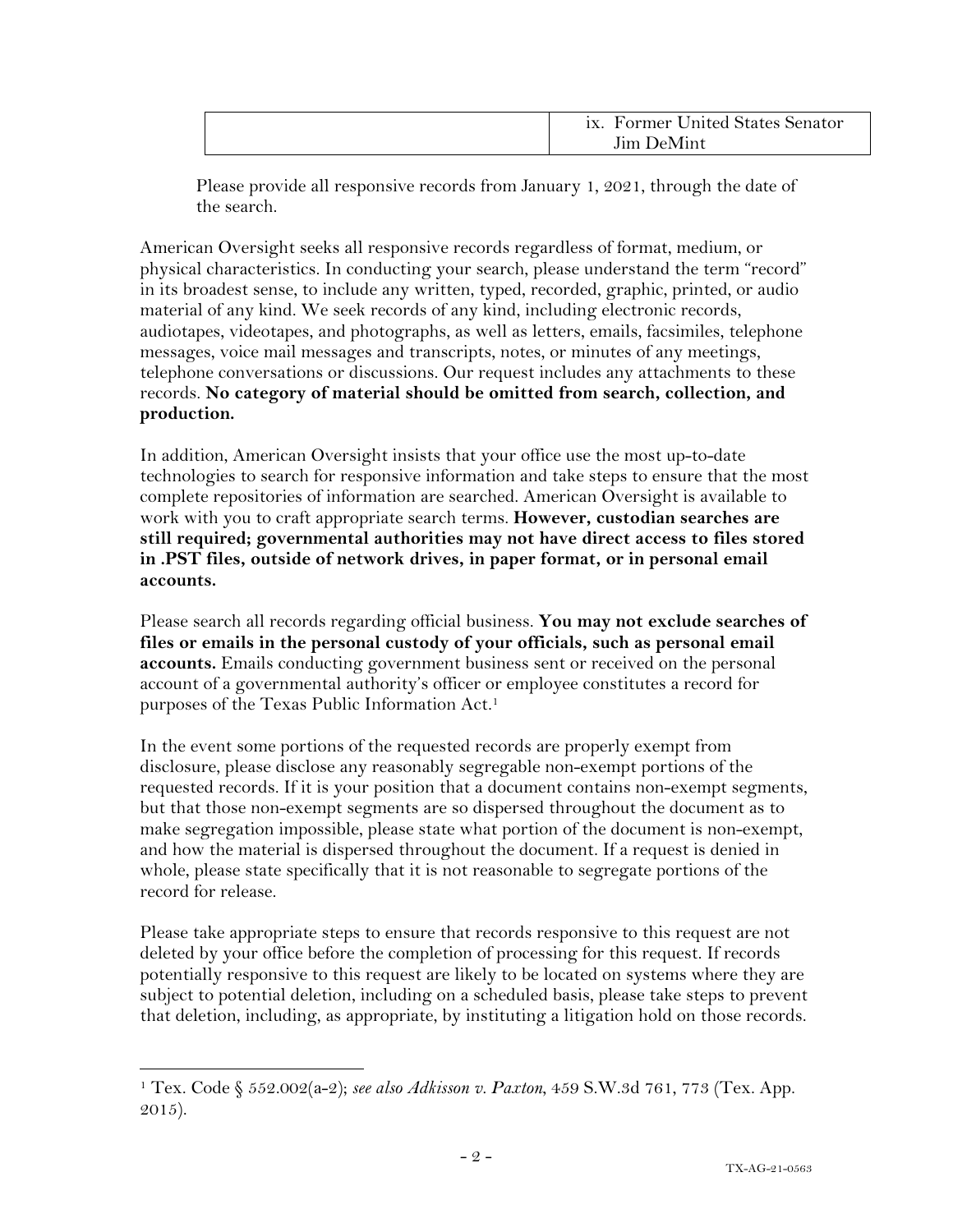To ensure that this request is properly construed, that searches are conducted in an adequate but efficient manner, and that extraneous costs are not incurred, American Oversight welcomes an opportunity to discuss its request with you before you undertake your search or incur search or duplication costs. By working together at the outset, American Oversight and your office can decrease the likelihood of costly and time-consuming litigation in the future.

Where possible, please provide responsive material in electronic format by email or in PDF or TIF format on a USB drive. Please send any responsive material being sent by mail to American Oversight, 1030 15th Street NW, Suite B255, Washington, DC 20005. If it will accelerate release of responsive records to American Oversight, please also provide responsive material on a rolling basis.

# **Fee Waiver Request**

In accordance with Tex. Code  $\S$  552.267(a), American Oversight requests a waiver of fees associated with processing this request for records because such a waiver "is in the public interest because providing the copy of the information primarily benefits the general public." The requested records are directly related to the work of state officials, with the potential to shed light on any influence that former federal immigration officials have had on Texas's immigration policies. This matter is a subject of substantial public interest in Texas.2 Accordingly, release of records that may help the public understand the operations and activities of state officials is in the public interest.

Release of the requested records will primarily benefit the public.<sup>3</sup> As a  $501(c)(3)$ nonprofit, American Oversight does not have a commercial purpose and the release of the requested records is not in American Oversight's financial interest but is rather in the public interest. American Oversight is committed to transparency and makes the responses governmental authorities provide to public records requests publicly available. As noted, the subject of this request is a matter of public interest, and the public would benefit from an enhanced understanding of the government's activities through American Oversight's analysis and publication of these records. American Oversight's mission is to promote transparency in government, to educate the public about government activities, and to ensure the accountability of government officials. American Oversight uses the information gathered, and its analysis of it, to educate the public through reports, press releases, or other media. American Oversight also makes materials it gathers available on its public website and promotes their availability on social media platforms, such as Facebook and Twitter.<sup>4</sup>

<sup>2</sup> *See, e.g.*, Julian Aguilar, *Federal Judge Temporarily Blocks Biden's 100-Day Deportation Moratorium After Texas Sues Administration* (Jan. 26, 2021, 2:00 PM CST), https://www.texastribune.org/2021/01/26/texas-joe-biden-deportation-moratorium- $\frac{\text{ken-paxton}}{\text{3~Texas Code}}$   $\frac{552.267(a)}{\text{3.3}}$ .

<sup>&</sup>lt;sup>4</sup> American Oversight currently has approximately 15,400 followers on Facebook and 102,200 followers on Twitter. American Oversight, Facebook,

https://www.facebook.com/weareoversight/ (last visited April 7, 2021); American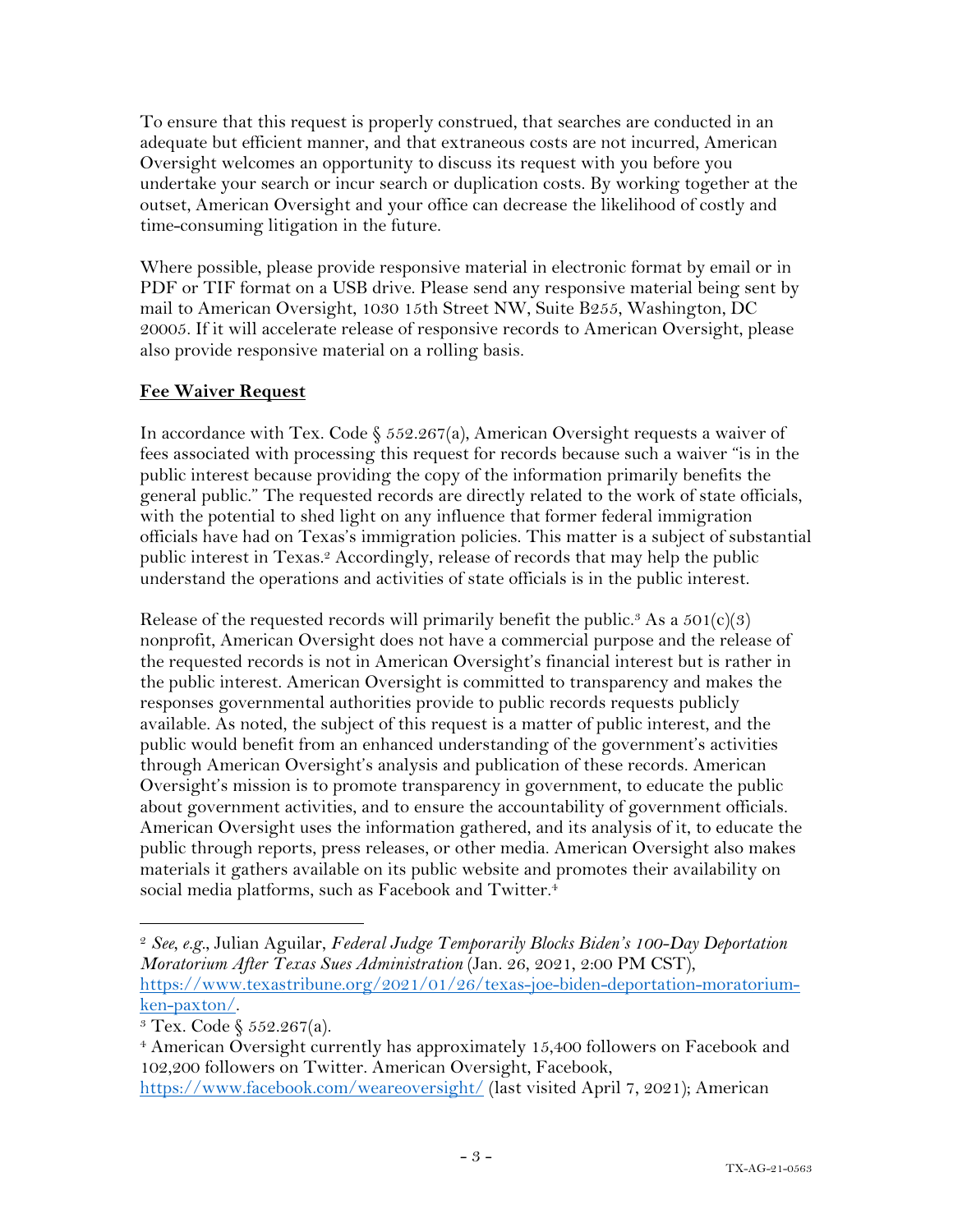American Oversight has also demonstrated its commitment to the public disclosure of documents and creation of editorial content through numerous substantive analyses posted to its website.5 Examples reflecting this commitment to the public disclosure of documents and the creation of editorial content include the posting of records related to the organization's investigations into misconduct and corruption in state governments; <sup>6</sup> the posting of records related to the Trump Administration's contacts with Ukraine and analyses of those contacts;<sup>7</sup> posting records and editorial content about the federal government's response to the Coronavirus pandemic;<sup>8</sup> posting records received as part of American Oversight's "Audit the Wall" project to gather and analyze information related to the administration's proposed construction of a barrier along the U.S.-Mexico border, and analyses of what those records reveal;<sup>9</sup> the posting of records related to an ethics waiver received by a senior Department of Justice attorney and an analysis of what those records demonstrated regarding the Department's process for issuing such waivers;10 and posting records and analysis of federal officials' use of taxpayer dollars to charter private aircraft or use government planes for unofficial business.11

Oversight (@weareoversight), Twitter, https://twitter.com/weareoversight (last visited April 7, 2021).

<sup>&</sup>lt;sup>5</sup> News, American Oversight, <u>https://www.americanoversight.org/blog</u>.<br><sup>6</sup> State Investigations, American Oversight, https://www.americanoversight.org/states.<br><sup>7</sup> Trump Administration's Contacts with Ukraine, American Ov

https://www.americanoversight.org/investigation/the-trump-administrationscontacts-with-ukraine.

<sup>8</sup> *See generally The Trump Administration's Response to Coronavirus*, American Oversight, https://www.americanoversight.org/investigation/the-trump-administrations-

response-to-coronavirus; *see, e.g.*, *CDC Calendars from 2018 and 2019: Pandemic-Related Briefings and Meetings*, American Oversight, https://www.americanoversight.org/cdccalendars-from-2018-and-2019-pandemic-related-briefings-and-meetings.

<sup>9</sup> *See generally Audit the Wall*, American Oversight,

https://www.americanoversight.org/investigation/audit-the-wall; *see, e.g.*, *Border Wall Investigation Report: No Plans, No Funding, No Timeline, No Wall*, American Oversight, https://www.americanoversight.org/border-wall-investigation-report-no-plans-nofunding-no-timeline-no-wall. 10 *DOJ Records Relating to Solicitor General Noel Francisco's Recusal*, American Oversight,

https://www.americanoversight.org/document/doj-civil-division-response-noelfrancisco-compliance; *Francisco & the Travel Ban: What We Learned from the DOJ Documents*, American Oversight, https://www.americanoversight.org/francisco-thetravel-ban-what-we-learned-from-the-doj-documents.

<sup>&</sup>lt;sup>11</sup> See generally Swamp Airlines: Chartered Jets at Taxpayer Expense, American Oversight, https://www.americanoversight.org/investigation/swamp-airlines-private-jetstaxpayer-expense; *see, e.g.*, *New Information on Pompeo's 2017 Trips to His Home State*, American Oversight, https://www.americanoversight.org/new-information-onpompeos-2017-trips-to-his-home-state.